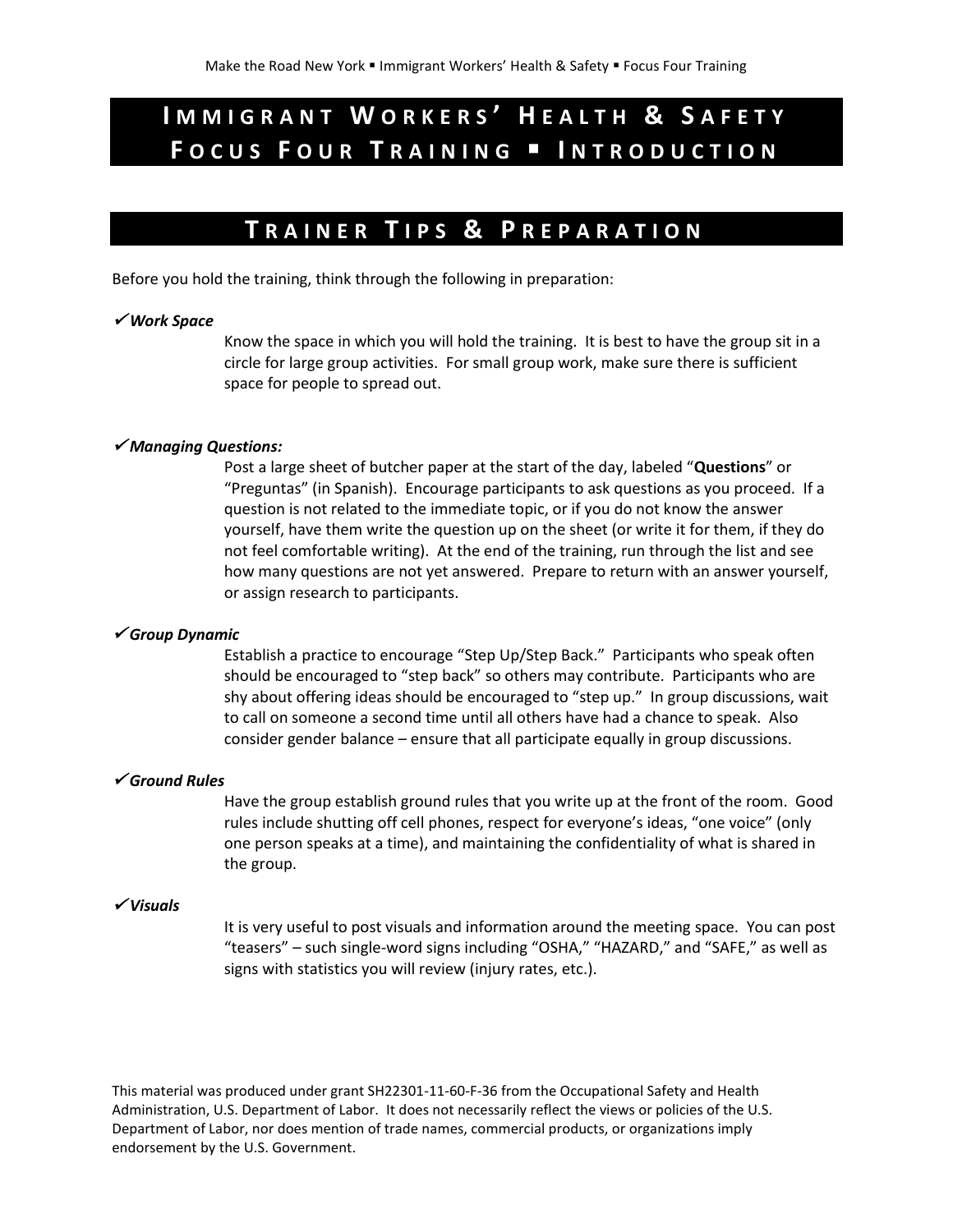# **A G E N D A & P L A N F O R T R A I N I N G**

**GOAL: This training is designed for a 5-hour session with immigrant workers from a variety of industries and from multiple employers. It is a component piece of the overall Immigrant Worker Health & Safety Training curriculum developed by Make the Road New York. At the end of the training, workers should (1) identify common focus 4 hazards in construction (2) describe types of focus 4 hazards; (3) protect themselves from focus 4 hazards; and (3) know of their basic rights to a safe workplace, regardless of immigration status.** 

**I. Introduction [5 minutes]**

**Introduce ourselves and the topics of the day that we will be talking about: worker health and safety / seguridad y salud laboral. Review the goals of the day:** *Make the Road New York builds the power of Latino and working class communities to achieve dignity and justice through organizing, policy innovation, transformative education, and survival services. With over 10,000 members at our four community-based centers, we organize around workers' rights issues – including helping workers fight to for workplaces that are safe and healthy.*

**Ask: Why is worker health and safety important? Por qué es importante la seguridad y salud de los trabajadores?**

**II. Ice Breaker: Stand up Activity [5 minutes]**

**Ask participants to stand up if they agree with the following statements. (If the group is small enough, you can ask people to form a circle, and then those that agree with a statement step to the middle.)**

- **1) He tenido que hacer trabajos que considere peligrosos**
- **2) He visto a otros en el trabajo hacer trabajos que yo considere peligrosos**
- **3) Me he lesionado en el trabajo**
- **4) He visto a otra persona lastimarse en el trabajo**
- **5) Me he lesionado en el trabajo tan gravemente que tuve que ir al doctor**
- **6) Yo conozco alguien que se lastimó tan gravemente en el trabajo que tuvo que ir al doctor**
- **1) I have had to do jobs I consider dangerous**
- **2) I have seen others in my job do work that I consider dangerous**
- **3) I have hurt myself on the job**
- **4) I have seen someone else hurt him or herself on the job**
- **5) I have hurt myself seriously enough on the job that I had to go to the doctor**
- **6) I know someone who has hurt themselves seriously enough on the job that they had to go to the doctor.**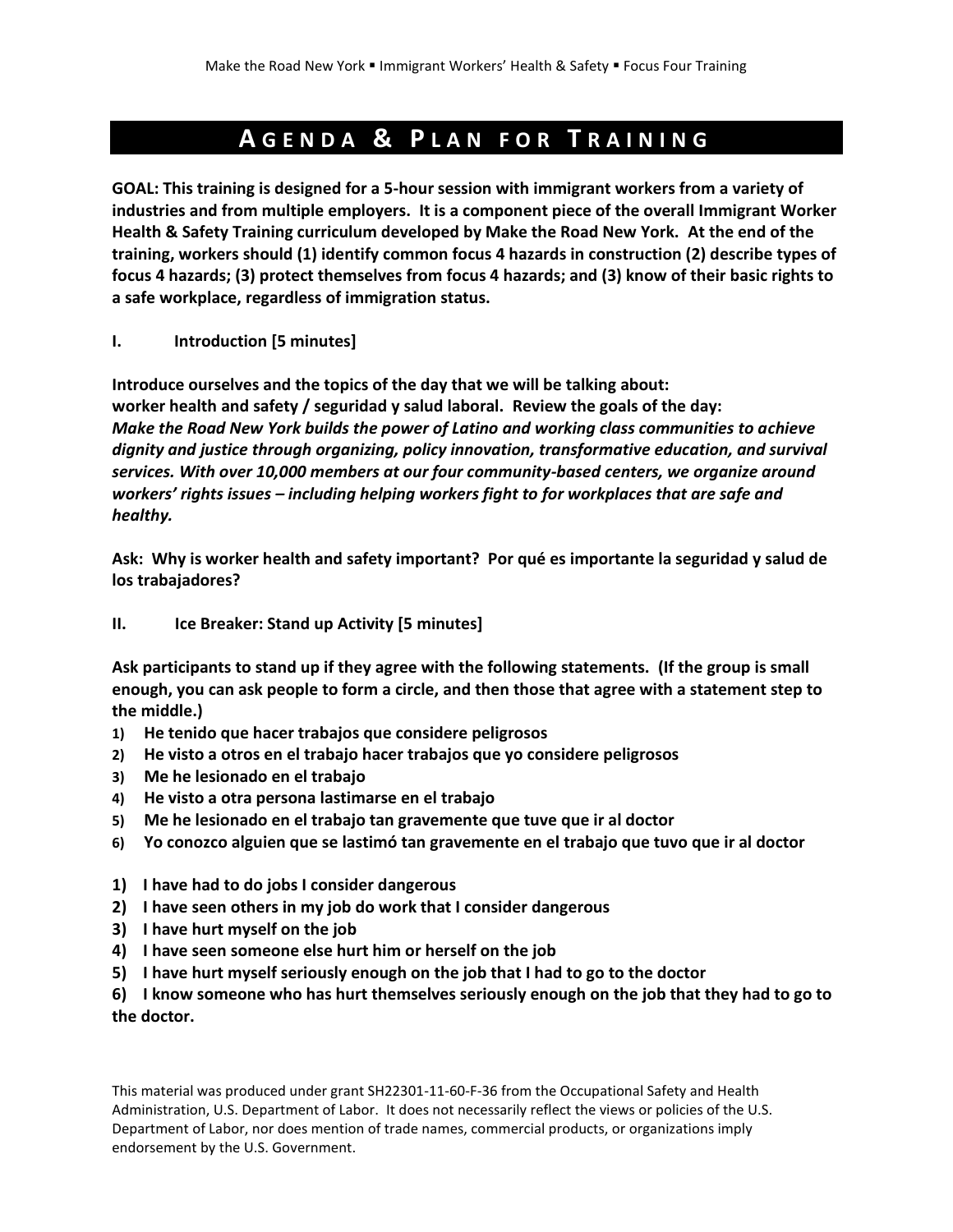# **III. Focus four Hazard Identification - Group Activity [20 minutes]**

**GOAL: for participants to start identifying the focus 4 Hazards at workplaces and to have participants properly identify relevant information regarding health and safety hazards activities with the aid of pictures. The activities will require group discussions** 

**The trainer will show a mix of pictures and open the floor up for discussions. At the end of the open discussions the class will be able to recognize the main 4 risks (falls, caught in between, electrical risks, struck by objects)**

**Discussion: Ask for volunteers to share their experience with the main focus 4 risks. See if people recognize the hazards presented in their own worksite.**

# **IV. Fall Hazard Identification - 1 hour**

**GOAL: for participants to recognize Fall Hazards at workplaces and to have participants properly identify PPE for fall protection and learn safety procedures to prevent fall accidents.**

**The trainer will be using a projector and following the Fall Hazard Powerpoint presentation. The presentation uses a combination of summarized information and visual aids. The trainer should constantly highlight the fall hazards in each picture (highlight key terms such as the proper name of PPE and protective equipment or procedures). The vocabulary will be reviewed with handouts and testing material. Participants will be provided with the following OSHA materials/posters - Falls from Roofs Can Be Prevented!; Falls from Ladders Can Be Prevented!; and Falls from Scaffolds Can Be Prevented!**

**Next provide participants with CASE STUDY 1 - FALL PROTECTION, it will be a realistic accident report; The trainer should open up the floor for discussion and record the answers that participants provide regarding safety procedures and precautions that the employer should have taken to prevent the accident.** 

# **V. Struck By Hazard Identification – 1 Hour**

**GOAL: for participants to recognize Struck By Hazards at workplaces and to have participants properly identify PPE for projectile or falling objects and learn safety procedures to prevent accidents.**

**The trainer will be using a projector and following the Struck By Hazard Powerpoint presentation. The presentation uses a combination of summarized information and visual aids. The trainer should constantly highlight the Struck By Hazards in each picture (highlight key terms such as the proper name of PPE and protective equipment or procedures). The vocabulary will be reviewed with handouts and testing material.** 

# **Next provide participants with CASE STUDY 2 - STRUCK BY PROTECTION, it will be a realistic**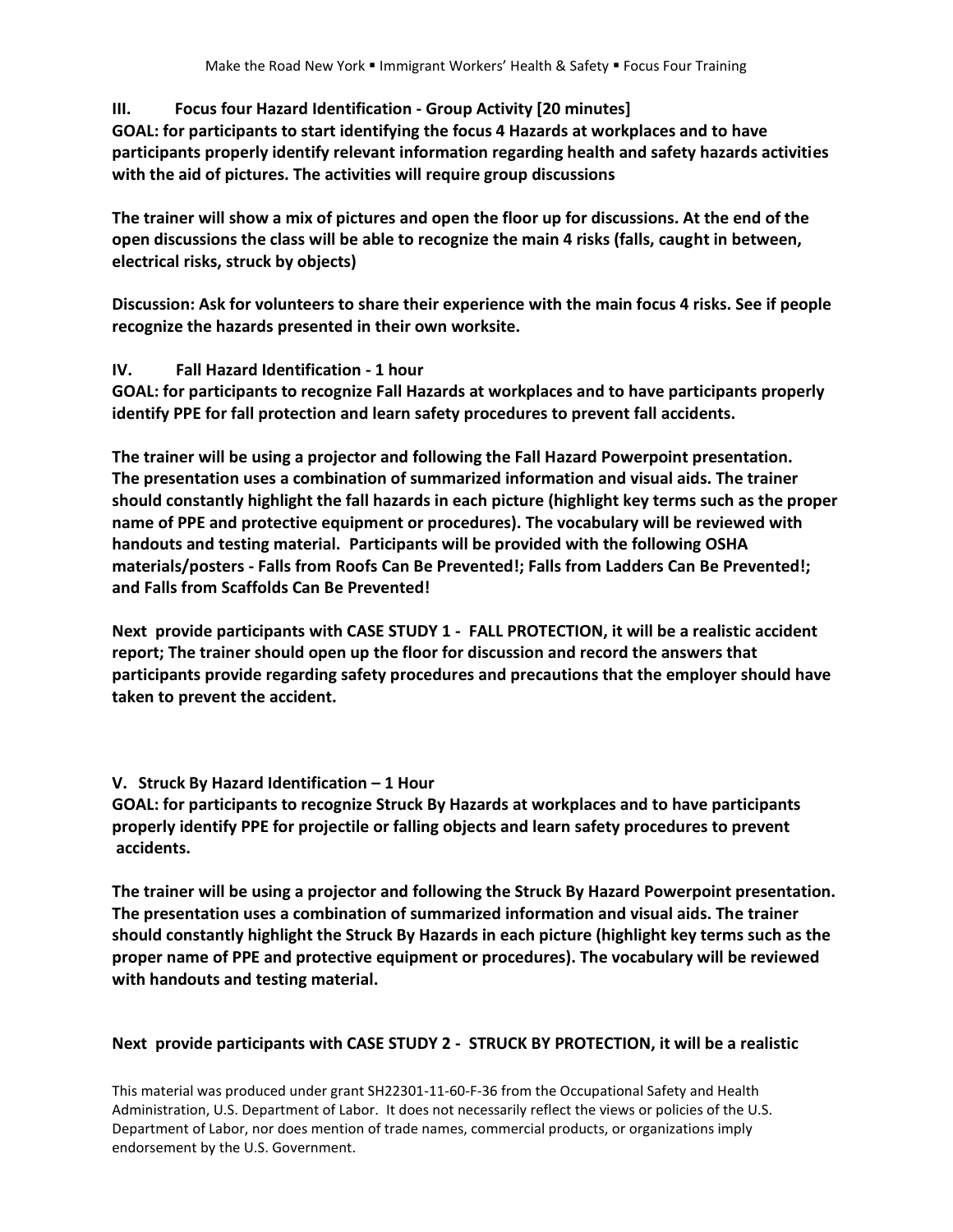**accident report; The trainer should open up the floor for discussion and encourage participants to identify the hazards and propose safety procedures. The trainer should record on the board or flip chart the answers that participants provide regarding safety procedures and precautions that the employer should have taken to prevent the accident.** 

**Provide a 15 minute BREAK** 

### **VI. Caught in Between Hazard Identification – 1 Hour**

**GOAL: For participants to recognize Caught in Between Hazards at workplaces and to have participants properly identify PPE and learn safety procedures to prevent Caught in Between accidents.**

**The trainer will be using a projector and following the Caught in Between Hazard Powerpoint presentation. The presentation uses a combination of summarized information and visual aids. The trainer should constantly highlight the Caught in Between Hazards in each picture (highlight key terms such as the proper name of PPE and protective equipment or procedures). The vocabulary will be reviewed with handouts and testing material.** 

**Next provide participants with CASE STUDY 3 - CAUGHT IN BETWEEN, it will be a realistic accident report; The trainer should open up the floor for discussion and encourage participants to identify the hazards and propose safety procedures. The trainer should record on the board or flip chart the answers that participants provide regarding safety procedures and precautions that the employer should have taken to prevent the accident.** 

#### **VII. Electrical Hazard Identification – 1 hour**

**GOAL: For participants to recognize Electrical Hazards at workplaces and to have participants properly identify PPE and learn safety procedures to prevent electrical accidents at their worksites.**

**The trainer will be using a projector and following the Electrical Hazards Powerpoint presentation. The presentation uses a combination of summarized information and visual aids. The trainer should constantly highlight the Electrical Hazards in each picture (highlight key terms such as the proper name of PPE and protective equipment or procedures). The vocabulary will be reviewed with handouts and testing material.** 

**Next provide participants with CASE STUDY 4 - ELECTRICAL HAZARD, it will be a realistic accident report; The trainer should open up the floor for discussion and encourage participants to identify the hazards and propose safety procedures. The trainer should record on the board or flip chart**